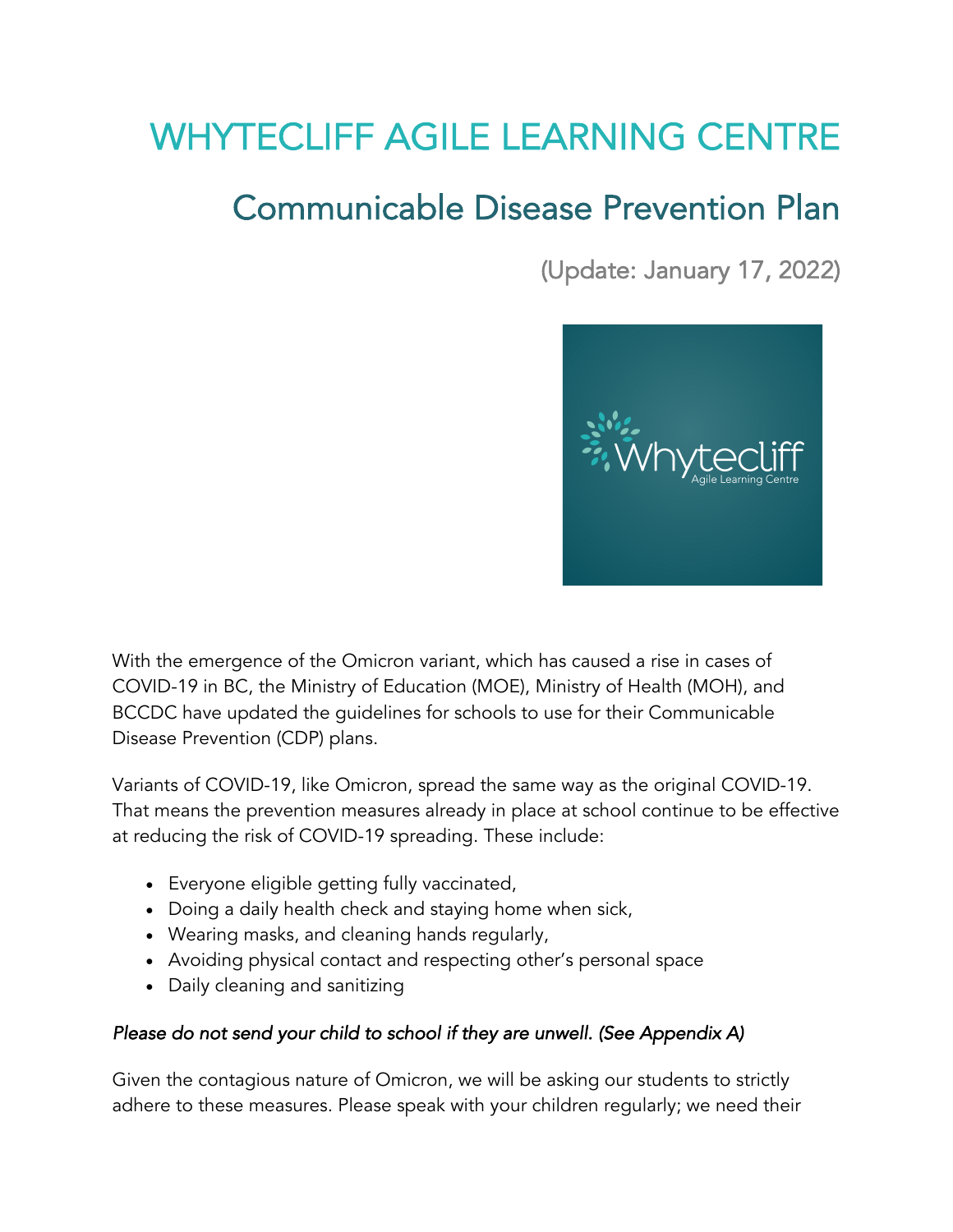help and to work with each other and staff to keep everyone as safe as possible. Please understand that while we will continue to employ kindness and understanding, we will be less flexible with students who do not consistently adhere to all health and safety protocols in our CDP plan.

Additionally, we are taking other measures that we have used in the past. These include:

- Dividing students into two groups and having the groups meet separately in the building with disinfecting/cleaning as groups change work areas
- Maximizing space between people in classrooms, hallways, and sitting areas
- Staggering when students and staff move through the hallways
- Eliminating larger student gatherings, and assemblies
- Limiting visitors to only those essential to the school's programming or building maintenance (all must have proof of full vaccination status)

### Masks

Everyone in the building must wear a mask at all times, except while eating or drinking. This is a public health order. Masks should be at least three layers,  $FIT$  well, and always be worn over the nose.

# Hand Hygiene

Students and staff must sanitize their hands each time they:

- Enter the building
- Enter a room
- Before and after they eat
- After using the washroom

# Maintaining Space

Students are asked to spread out as much as possible when working together, eating lunch, moving through the hallways or at any time while they are inside the building. Specifically, students are asked to:

- Avoid all physical touching (handshakes, high-fives, hugging etc.)
- Not share food, beverages, pens and other school supplies
- Adhere to all signage that designates seating capacity at tables or benches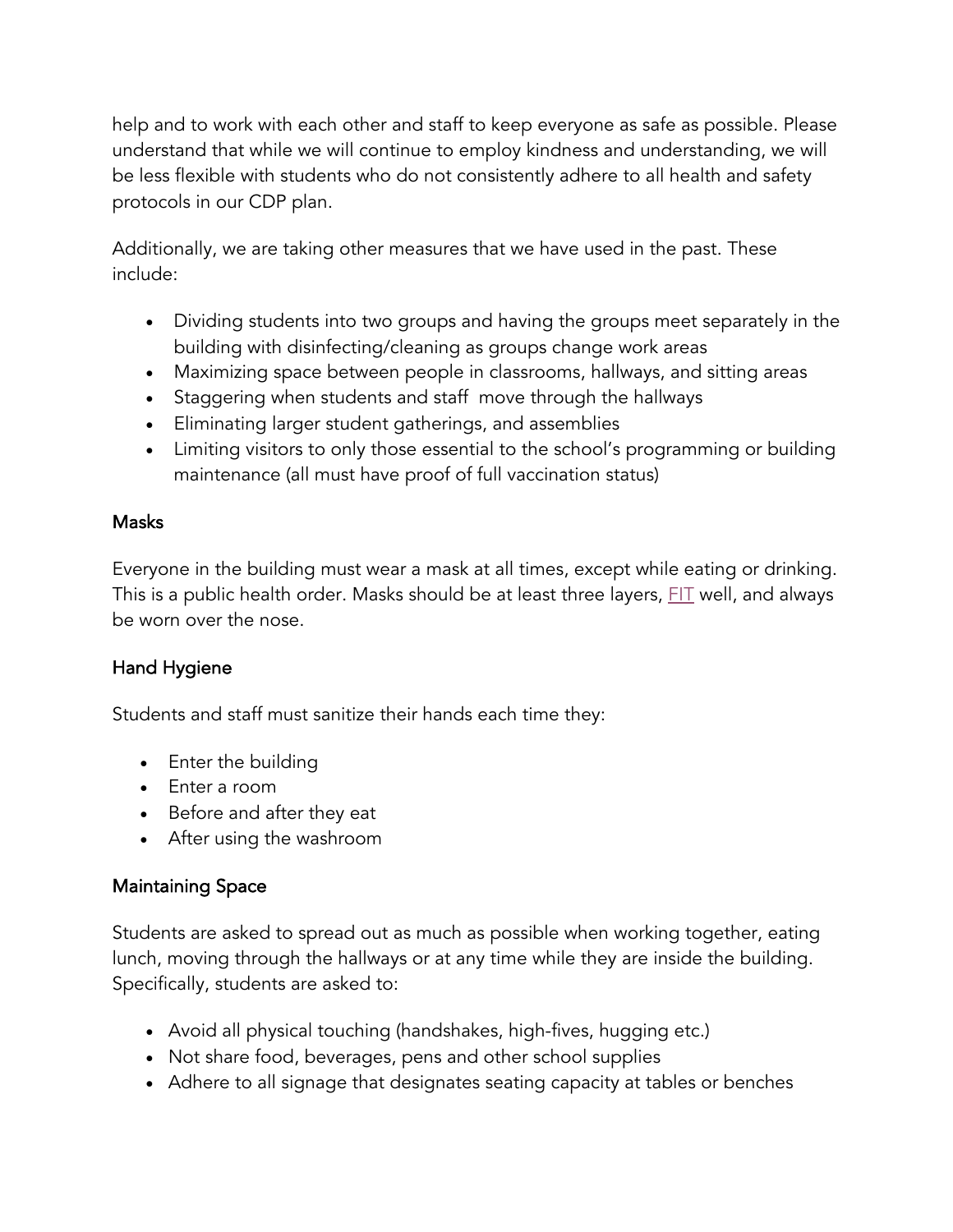• Honour reduced capacity on program vehicles

# In the Event of Illness or COVID Exposure

The direction from MOE, MOH, and BCCDC has changed with the onset of Omicron when outlining guidelines for staying home when sick, when to return to school and the defining parameters for self-isolating or self-monitoring.

### Illness

If your child becomes ill, the current advice is to assume it's COVID. Testing sites are overwhelmed and the response is the same for illness or testing positive. Report any positive cases to public health, but do not wait for instruction to self-isolate; begin that immediately.

For those who are fully vaccinated (double dose) you may return to school if:

At least 5 days have passed since your symptoms started, or from test date if you did not have symptoms. You should wear a mask even in settings where a mask isn't required and avoid higher risk settings, such as long term care facilities and gatherings, for another 5 days after ending isolation. Fully vaccinated means you received both doses of a 2-dose series more than 14 days ago.

*Not fully vaccinated:* at least 10 days have passed since your symptoms started, or from the day you tested positive if you did not have symptoms.

Fever has resolved for 24 hours without the use of fever-reducing medication, such as acetaminophen or ibuprofen.

Symptoms have improved. (Symptoms do not have to be completely gone, nor is a negative test required to return).

# Self-isolation

When you self-isolate, you stay home and keep away from others to help stop the spread of COVID-19. You should self-isolate if:

- You have symptoms of COVID-19.
- You are a close contact of someone with COVID-19 and you are not fully vaccinated.
- You have been asked to self-isolate by public health or because of recent travel.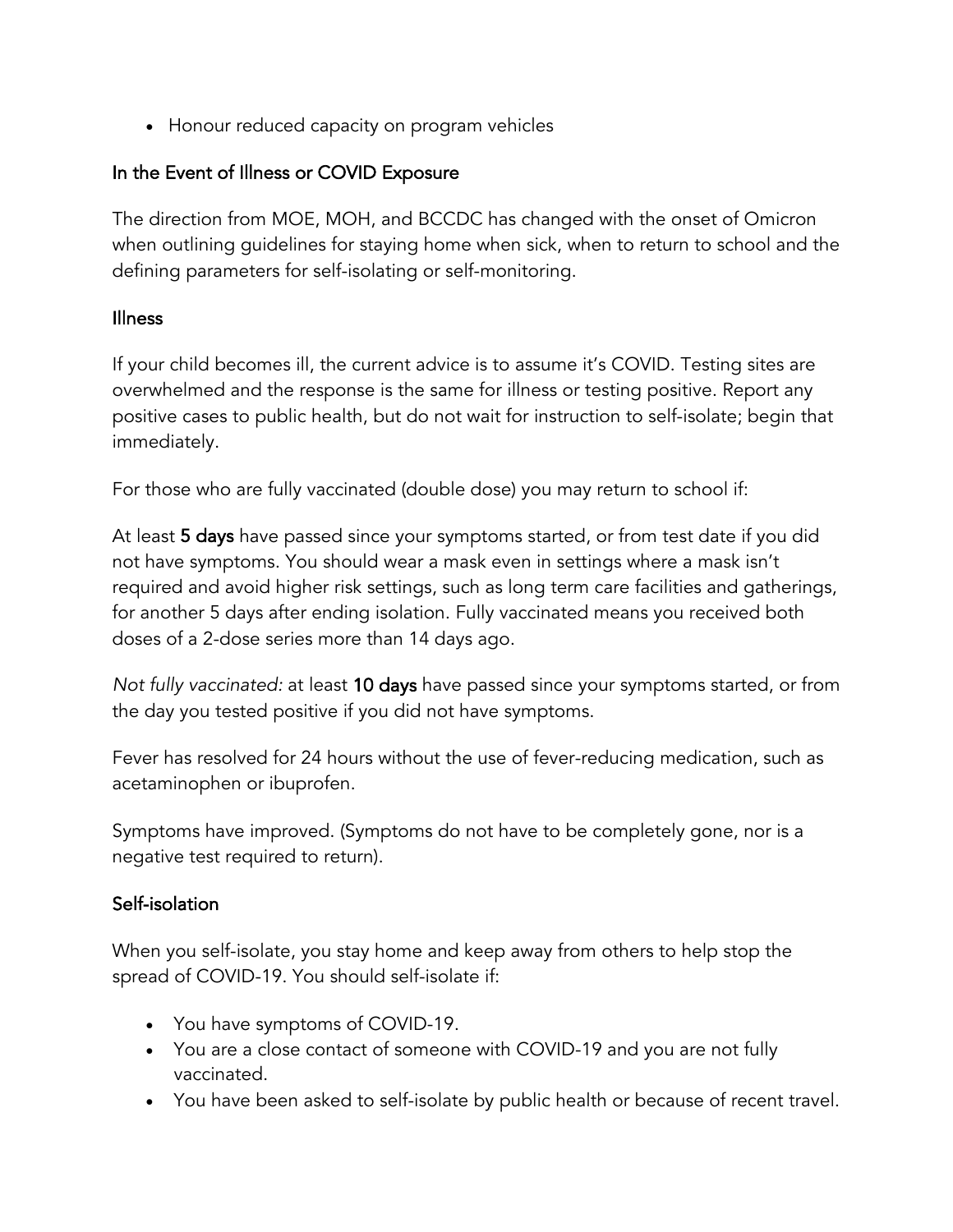# Self-monitoring

When you self-monitor, you check yourself for symptoms of COVID-19. You must selfmonitor if:

- You are a close contact of someone with COVID-19—including someone in your home who has tested positive. You will need to self-monitor for 14 days.
- You recently arrived in British Columbia from another country. After Travel

Federal Requirements and Guidelines for those who have traveled/returned from other countries:

### https://travel.gc.ca/travel-covid/travel-restrictions/exemptions

(In the event there is conflicting information between federal and provincial guidelines, federal guidelines should be followed)

### Becoming Ill at School

Our procedure for those who come to school with symptoms of illness, or develop symptoms during the day remains the same. Students who become ill during the day will be asked to wait in a designated location, away from others, while waiting to be picked up. Students with symptoms of illness may be asked to speak to staff to determine if they should go home.

#### School Communication

It is expected that there will be a number of students away for the next few weeks given the higher transmissibility of the Omicron variant. Therefore, the school will not send out notifications for confirmed, positive individual cases, but will do so for larger numbers of cases. And we will issue a brief weekly update so everyone has a sense of where matters stand.

It is very helpful (and required) that you communicate with the office if your child will be away. Please let us know each day prior to 900am.

# APPENDIX A: SYMPTOMS OF COVID-19

The BCCDC still defines the main symptoms of COVID